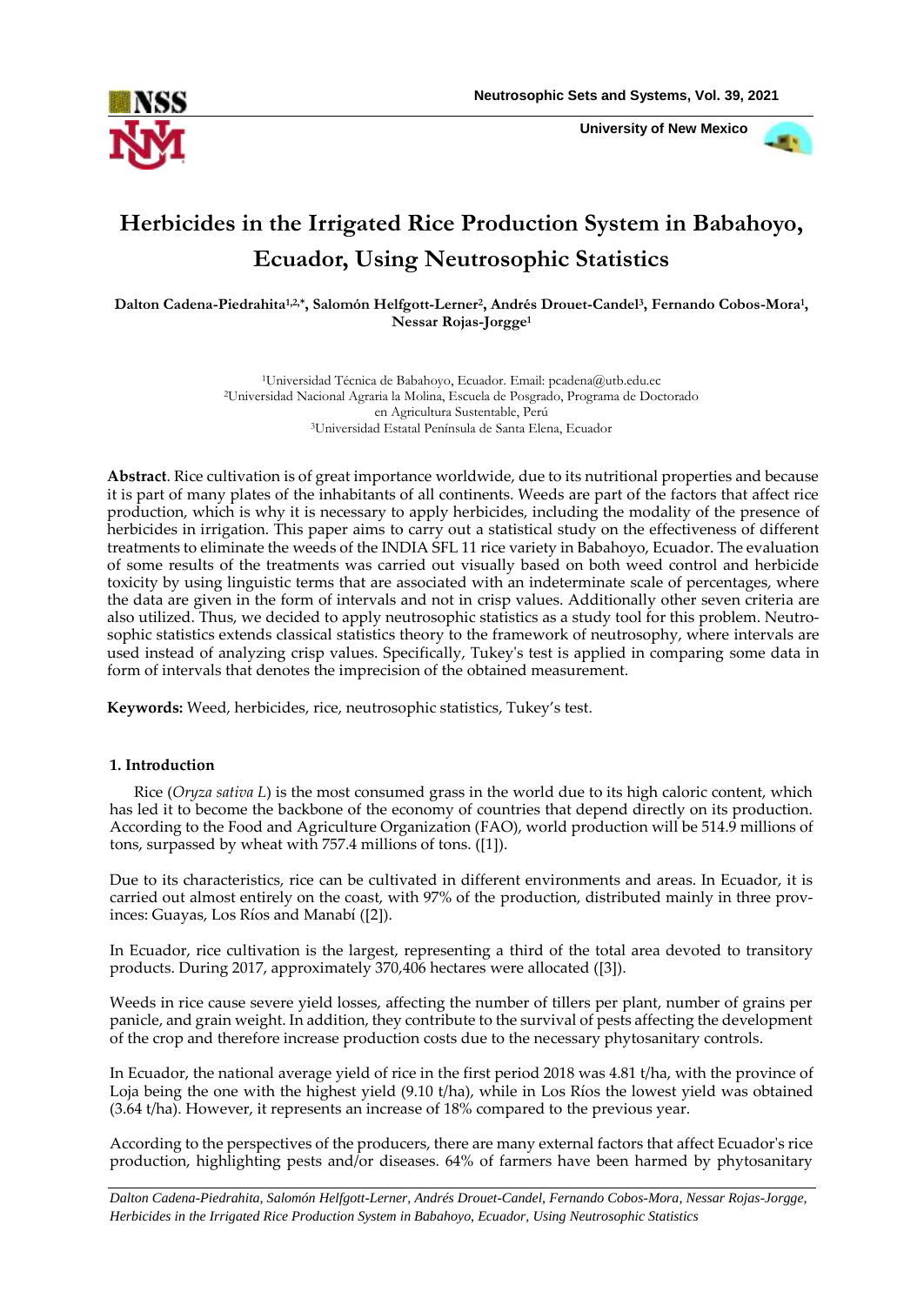problems while 13% were affected by lack of water, weeds and salinity.

Due to the lack of knowledge, small farmers have used inappropriate techniques that are not optimal for the control of pests and diseases, allowing not only problems with their cultivation, but also to spreading of pests and diseases to other neighboring crops. Most rice producers do not coordinate planting, which results in having crops of different ages, facilitating the proliferation of pests. An incipient regulation and control of seeds, coming from abroad, by the State, facilitate the entry and proliferation of pests, [\[4\]](#page-9-3).

Weeds are among the most limiting factors in rice production, as they cause direct and indirect damage to the crop through competition for light, water, and nutrients. They can reduce the quality of the harvest and are hosts for insects-pests and diseases. In addition, many weeds produce allelopathic compounds that are likely to affect normal crop growth.

The impact of weed damage is estimated to be between 15 and 20 percent of the production cost. The most important weeds in rice cultivation are grasses and within this group, *Echinochloa colona*, *Echinochloacrusgalli*, *Ischaemumrugosum* and *Leptochloaspp*. To this group of species must be added the noncommercial forms of *Oryza sativa* (black or red rice). The second group of weeds, in order of importance, are the sedges, among which *Cyperusesculentus*, *Cyperusferax*, *Cyperusiria* and *Fimbristilissp* stand out. These species are important since they are difficult to control and cause severe damage to the crop, [\[5\]](#page-9-4).

There is a wide variety of herbicides used for weed control in rice cultivation. Among the recently introduced herbicides that inhibit protein synthesis through the inhibition of the enzyme acetolactate synthetase is halosulfuron-methyl, a sulfonylurea that is absorbed through the root system and the aerial part of the plant, and this is easily translocated within it, [\[5\]](#page-9-4).

To use pre-emergent herbicides has been limited, because their effectiveness is conditioned by the moisture content and the preparation of the soil. However, with the early post-emergence application of residual herbicides, the advantage is that with a single application, emerged weeds can be controlled, while avoiding new weed emergencies. Therefore, it is considered that a good alternative for the control of rice weeds could be the application of herbicides in early post-emergence, [\[6\]](#page-9-5).

We compare the results of applying eight herbicide treatments in the irrigated rice production system in Babahoyo. The evaluation of the results is carried out using the ALAM scale [\[2\]](#page-9-1), where the evaluator associates a linguistic term with the effectiveness of the treatment. Each linguistic term is in turn associated with a percentage range of treatment effectiveness. Because visual inspection is indeterminate, intervals are taken as data rather than numerical values. This poses the challenge of conducting a statistical study based on intervals rather than crisps values. Also, the herbicide toxicity is evaluated using intervals. It is an opportunity to use neutrosophic statistics. The advantage of performing statistical processing using intervals is to obtaining greater accuracy at the cost of having greater indeterminacy.

Neutrosophic statistics is an extension of the classical statistics. While in classical statistics the data is known, formed by crisp numbers or parameters, in neutrosophic statistics the data has some indeterminacy[\[7-9\]](#page-9-6). In the neutrosophic statistics, the data may be ambiguous, vague, imprecise, incomplete, even unknown. Instead of crisp numbers used in classical statistics, one uses sets (that respectively approximate these crisp numbers) in neutrosophic statistics. Neutrosophic set theory has been used in agriculture and food problems, see [\[10-12\]](#page-9-7).

This article is divided into the following sections. Section 2 is dedicated to recalling the main concepts of neutrosophic statistics and others necessaries concepts. Section 3 contains the study carried out in this research on the effectiveness of eight herbicide treatments on the INDIA SFL 11 rice variety, through the application of neutrosophic statistics and the Tukey's test, [\[13,](#page-9-8) [14\]](#page-9-9). Section 3 is dedicated to giving the conclusions of the paper.

# **2. Neutrosophy and Neutrosophic Statistics**

This section is dedicated to describe some basic concepts of neutrosophy and neutrosophic statistics[\[9,](#page-9-10) [15-18\]](#page-10-0).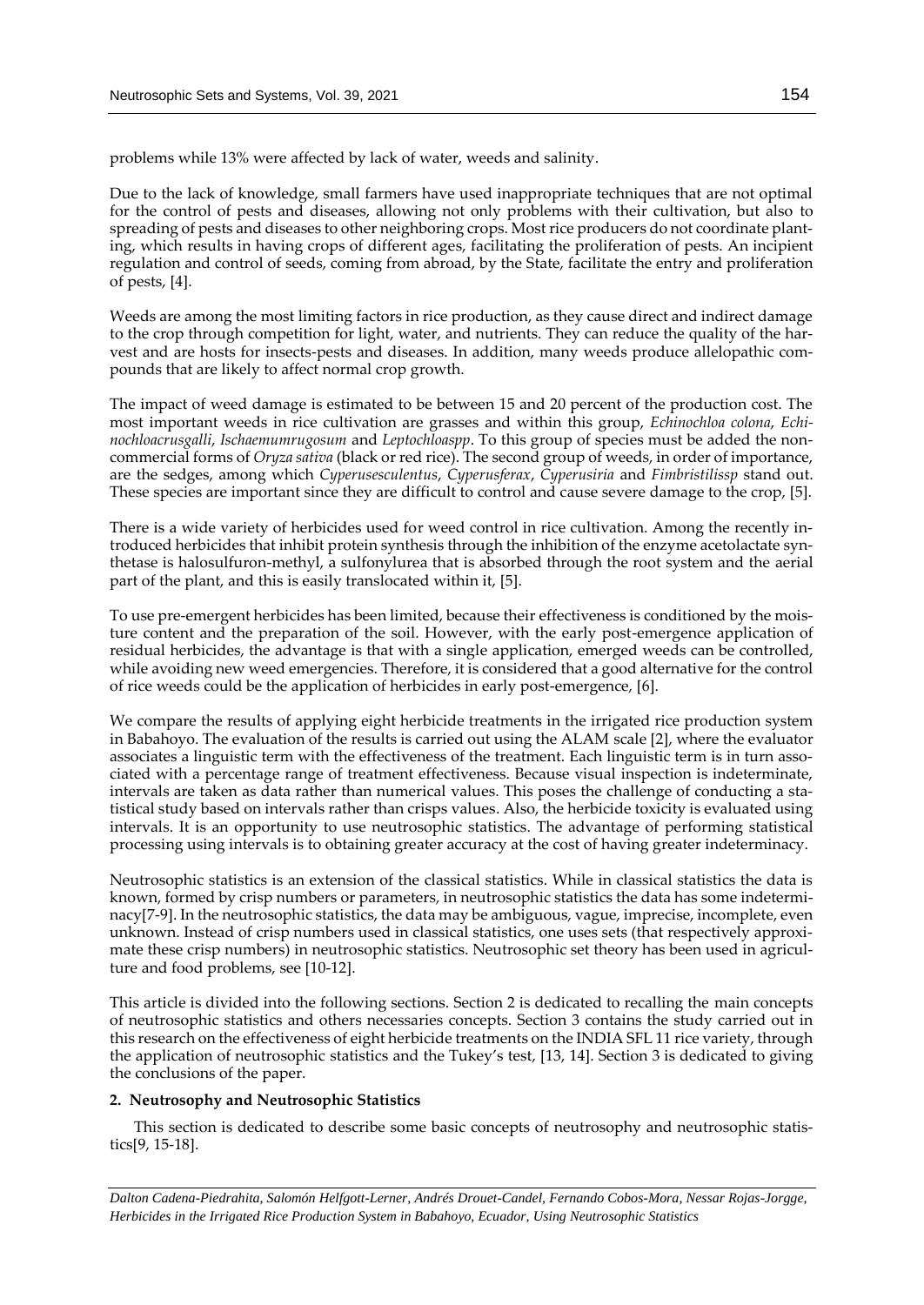**Definition 1**: ([\[19\]](#page-10-1)) Let X be a universe of discourse. A *Neutrosophic Set* (NS) is characterized by three membership functions,  $u_A(x)$ ,  $r_A(x)$ ,  $v_A(x)$ :  $X \to ]-0, 1^+[$ , which satisfy the condition  $-0 \le \inf u_A(x) +$  $\inf r_A(x) + \inf v_A(x) \leq \sup u_A(x) + \sup r_A(x) + \sup v_A(x) \leq 3^+$  for all  $x \in X$ .  $u_A(x), r_A(x)$  and  $v_A(x)$  are the membership functions of truthfulness, indeterminacy and falseness of x in A, respectively, and their images are standard or non-standard subsets of  $]$   $\neg$ 0, 1<sup>+</sup>[ $\Box$ 

**Definition 2**: ([\[19\]](#page-10-1)) Let X be a universe of discourse. A *Single-Valued Neutrosophic Set* (SVNS) A on X is a set of the form:

$$
A = \{ (x, u_A(x), r_A(x), v_A(x)) : x \in X \}
$$
 (1)

Where  $u_A, r_A, v_A : X \to [0,1]$ , satisfy the condition  $0 \le u_A(x) + r_A(x) + v_A(x) \le 3$  for all  $x \in X$ .  $u_A(x)$ ,  $r_A(x)$  and  $v_A(x)$  denote the membership functions of truthfulness, indeterminate and falseness of x in A, respectively. For convenience a *Single-Valued Neutrosophic Number* (SVNN) will be expressed as  $A = (a, b, c)$ , where  $a, b, c \in [0,1]$  and satisfy  $0 \le a + b + c \le 3$ .

*Neutrosophic Statistics* extends the classical statistics, such that we deal with set values rather than crisp values, [\[20\]](#page-10-2).

*Neutrosophic Descriptive Statistics* is comprised of all techniques to summarize and describe the neutrosophic numerical data characteristics.

*Neustrosophic Inferential Statistics* consists of methods that permit the generalization from a neutrosophic sampling to a population from which it was selected the sample.

*Neutrosophic Data* is the data that contains some indeterminacy. Similarly to the classical statistics it can be classified as:

*Discrete neutrosophic data*, if the values are isolated points.

 *Continuous neutrosophic data*, if the values form one or more intervals. Another classification is the following:

- *Quantitative (numerical) neutrosophic data*; for example: a number in the interval (we do not know exactly), 47, 52, 67 or 69 (we do not know exactly);
- *Qualitative (categorical) neutrosophic data*; for example: blue or red (we don't know exactly), white, black or green or yellow (not knowing exactly).

The *univariate neutrosophic data* is a neutrosophic data that consists of observations on a neutrosophic single attribute.

*Multivariable neutrosophic data* is neutrosophic data that consists of observations on two or more attributes.

A *Neutrosophical Statistical Number* N has the form N = d + i, [\[21\]](#page-10-3), where d is called *determinate part* and I is called *indeterminate part*.

A *Neutrosophic Frequency Distribution* is a table displaying the categories, frequencies, and relative frequencies with some indeterminacy. Most often, indeterminacies occur due to imprecise, incomplete or unknown data related to frequency. As a consequence, relative frequency becomes imprecise, incomplete, or unknown too.

*Neutrosophic Survey Results* are survey results that contain some indeterminacy.

A *Neutrosophic Population* is a population not well determined at the level of membership (i.e. not sure if some individuals belong or do not belong to the population).

A *simple random neutrosophic sample* of size n from a classical or neutrosophic population is a sample of n individuals such that at least one of them has some indeterminacy.

A *stratified random neutrosophic sampling* the pollster groups the (classical or neutrosophic) population by a strata according to a classification; afterwards the pollster takes a random sample (of appropriate size according to a criterion) from each group. If there is some indeterminacy, we deal with neutrosophic sampling.

Additionally we describe some concepts of interval calculus, which shall be useful in this paper.

Given  $N_1 = a_1 + b_1 I$  and  $N_2 = a_2 + b_2 I$  two neutrosophic numbers, some operations between them

are defined as follows, [\[22,](#page-10-4) [23\]](#page-10-5):

 $N_1 + N_2 = a_1 + a_1 + (b_1 + b_2)$ I (Addition),

 $N_1 - N_2 = a_1 - a_1 + (b_1 - b_2)$ I (Difference),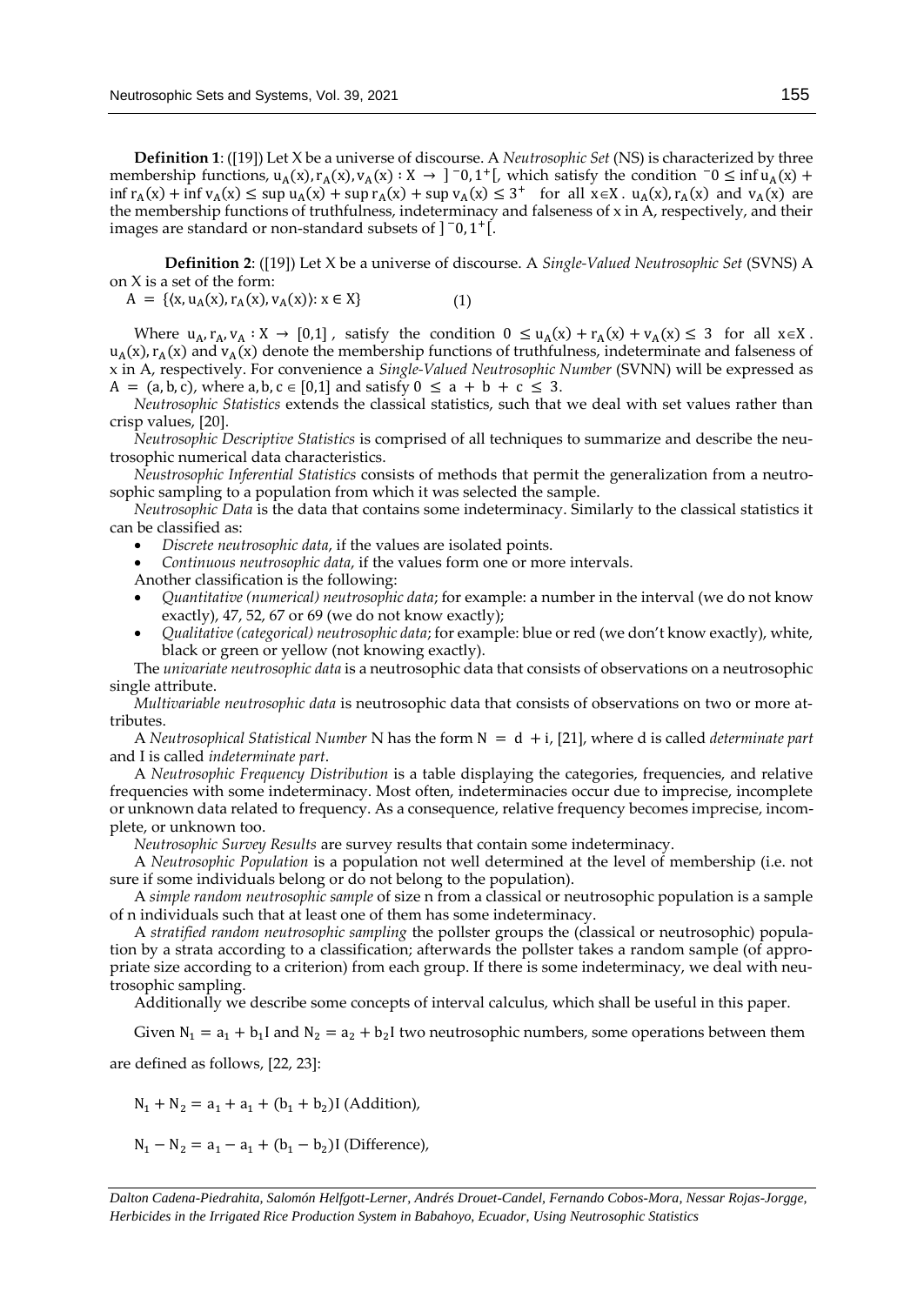$N_1 \times N_2 = a_1a_2 + (a_1b_2 + b_1a_2 + b_1b_2)$ I (Product),

 $N_{1}$  $\frac{N_1}{N_2} = \frac{a_1 + b_1 I}{a_2 + b_2 I}$  $\frac{a_1+b_1I}{a_2+b_2I} = \frac{a_1}{a_2}$  $\frac{a_1}{a_2} + \frac{a_2b_1 - a_1b_2}{a_2(a_2+b_2)}$  $rac{a_2b_1 - a_1b_2}{a_2(a_2+b_2)}$  [ (Division).

A de-neutrosophication process gives an interval number  $I = [a_1, a_2]$  for centrality, [\[24\]](#page-10-6).

$$
\lambda([a_1, a_2]) = \frac{a_1 + a_2}{2} \tag{2}
$$

### **3. Results**

This section is dedicated to provide the results of the present study. We use the Tukey's test, which is a type of ANOVA process, [\[13,](#page-9-8) [14,](#page-9-9) [25\]](#page-10-7). The inputs are N assessment divided in K groups each of them have the same number of elements. The null hypothesis test consists in asserting that the means of the groups are equal. It is sufficient that the mean of two groups are not significantly equal for rejecting the null hypothesis. The main Equation of the test is the following:

$$
q_{\text{observed}} = \frac{M_{\text{i}} - M_{\text{j}}}{\sqrt{M_{\text{Serveror}}\left(\frac{1}{S}\right)}}
$$
(3)

Where  $M_i$  and  $M_i$  are the group means to compare,  $MS_{error}$  is the mean square error from the previ-

ously computed ANOVA test, and S is the number of observations per group.

 $q_{observed}$  is compared with a  $q_{critical}$  value calculated from a table of values (see [\[14\]](#page-9-9)), which depends upon the α-level and the degrees of freedom  $ν = N - K$ .

If  $q_{observed} \leq q_{critical}$  we consider there is not a significant difference between ith and jth groups means, otherwise there exists a difference.

The present research was carried out in the town of San Pablo, Los Ríos province, located at 12 km of the Babahoyo-Montalvo road, with the geographical coordinates  $X = 672,825$  Y = 979,717,5 and at 9 meters above sea level. Average annual precipitation is 2329.8 mm; 82 percent relative humidity; 998.2 hours of heliophany and temperature of 25.6 °C.

The place has a humid tropical climate, according to the Köppen climate classification with an average annual temperature of 25.5 °C. The average annual precipitation is 2,177.8 mm/year, relative humidity of 80.9 percent and 908.4 hours of heliophany on an annual average (UTB-2017 meteorological station).

The INDIA SFL 11 rice variety was used as sowing material, whose characteristics are presented in Table 1.

| Plant height                                                                      | $126 \text{ cm}$                  |
|-----------------------------------------------------------------------------------|-----------------------------------|
| Tillering<br>Crop cycle                                                           | Intermediate<br>127–131 days      |
| Yield potential                                                                   | $6$ to $8$ t/ha                   |
| Shelling<br>Weight of 1000 grains in shell<br>Pile rate                           | Intermediate<br>29g<br>67 percent |
| Shelled grain size                                                                | 7.52 mm                           |
| White center                                                                      | None                              |
| -----<br>$\sim$ $\sim$ $\sim$ $\sim$ $\sim$ $\sim$<br>$\sim$ $\sim$ $\sim$ $\sim$ | <b>TA TENTA</b>                   |

**Table 1:** Characteristics of the INDIA SFL 11 rice variety.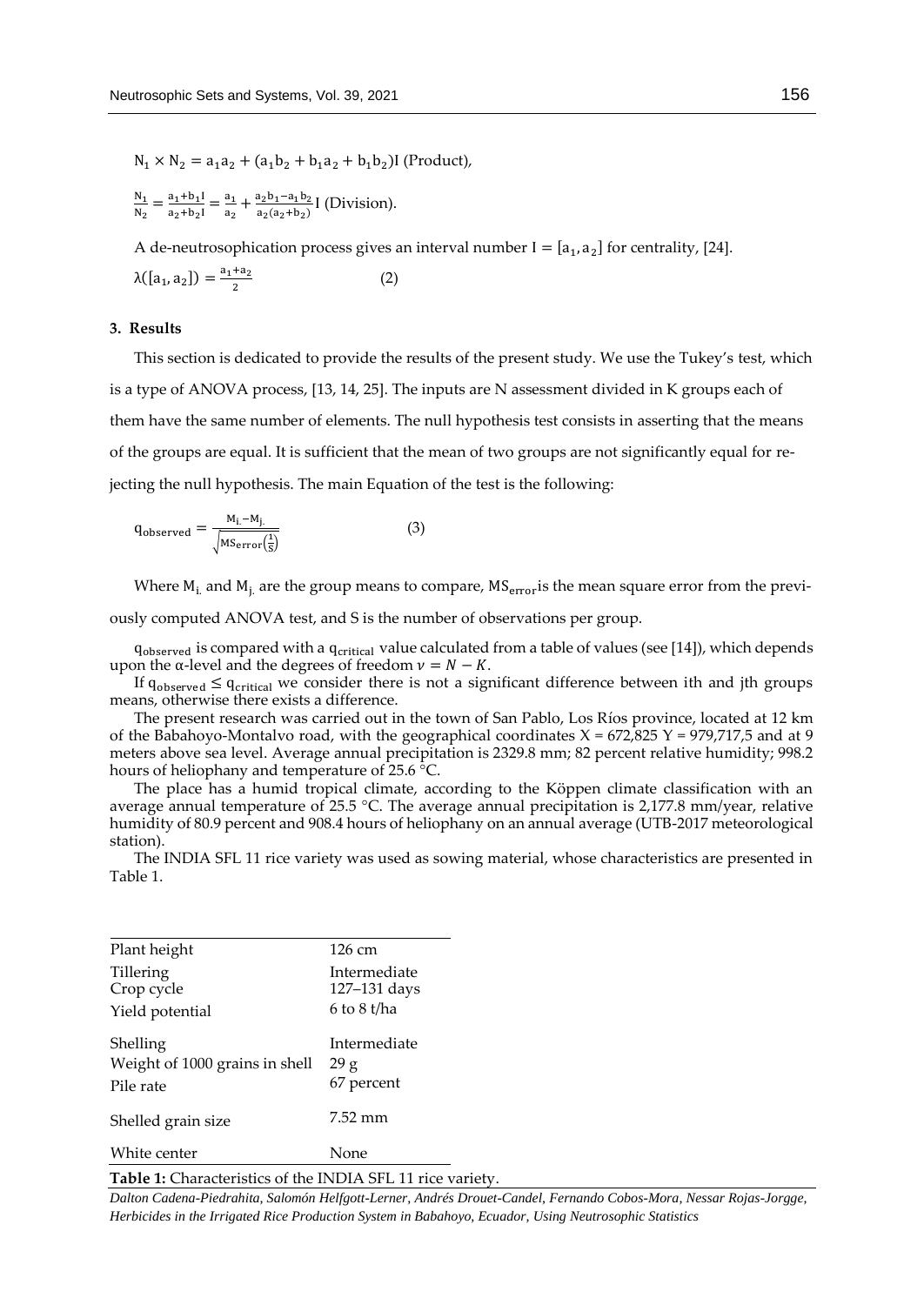Rice sowing was carried out on June 18, 2018 at a sowing density of 100 kg/ha. Eight treatments were evaluated, including one without any weed control (Table 2). The design used was that of complete random blocks with four repetitions and experimental units made up of 4x5 m plots, equivalent to 20 m<sup>2</sup> each of them, with a distance of 25 cm between rows and 25 cm between plants. For the evaluation and comparison of means of the treatments, the Tukey's test was used at 95 percent probability.

| Pre-emergent                      | Dose/ha        | Post-emergent                                  | Dose / ha        |
|-----------------------------------|----------------|------------------------------------------------|------------------|
| <b>T1.</b> clomazone + butaclor   | $0.850 + 1.4L$ | $propani1 + (picloram + 2.4-D)$<br>amina)      | $2.3 + 0.4L$     |
| T2. clomazone + butaclor          | $0.850 + 1.4L$ | manual weeding                                 | 3 weeds          |
| T3. pendimentalin + bu-<br>taclor | $2.8 + 2.8$ L  | cyhalofop                                      | 1.0 <sub>L</sub> |
| T4. pendimentalin + bu-<br>taclor | $2.8 + 2.8L$   | manual weeding                                 | 3 weeds          |
| <b>T5.</b> oxadiazon + butaclor   | $1.5 + 2.8L$   | (propanil + triclopyr)                         | 5.0 <sub>L</sub> |
| <b>T6.</b> oxadiazon + butaclor   | $1.5 + 2.8L$   | manual weeding                                 | 3 weeds          |
| T7. clomazone + benti-<br>ocarbo  | $0.850 + 4.0L$ | bispiribacsodium + (picloram +<br>2,4-D amina) | $0.4 + 0.7L$     |
| T8. clomazone + benti-<br>ocarbo  | $0.850 + 4.0L$ | manual weeding                                 | 3 weeds          |

**Table 2:** Treatments under study.

The application of the pre-emergency treatments was carried out on July 8th, 30 days after transplantation (dat). On both occasions, a 20-liter manual knapsack pump with a TEEJET 15004 flat fan nozzle was used, whose water consumption was 333 l/ha, after calibration. It was fertilized with urea (46% N), divided into equal parts 65.5 kg/ha at 15 dat and 65.5 kg/ha at 35 dat. Sulfur (ammonium sulfate 21% N and 24% S) was fractionated in equal parts, 10 kg/ha at 15 dat and 10 kg/ha at 35 dat. Phosphorus (DAP 18% N and 46% P2O5) in doses of 30 kg/ha and potassium 50 kg/ha (muriate of potassium 60% K2O) were applied together in their entirety at 15 dat.

For preventive control of insects, thiamethoxam + lambdacyhalothrin was used, in doses of 250 cc/ha at 25 dat and then chlorpyrifos was used in doses of 750 cc/ha at 43 dat. In addition, for the preventive control of diseases, trifloxystrobin + tebuconazole was used, in doses of 600 cc/ha at 48 dat.

During the cultivation cycle the following variables were quantified:

1. Weed control. At 20 and 40 days after application (daa), the effect of the treatments on the weeds present was visually evaluated. For this, the scale proposed by ALAM ([\[2\]](#page-9-1)) was used in which the value 0 indicates that the weeds were not affected and 100 that they were completely destroyed, Table 3.

| Rating   | Description               |
|----------|---------------------------|
| 100 $\%$ | Full control              |
| $80-99%$ | Excellent or very<br>good |
| $60-79%$ | Good or sufficient        |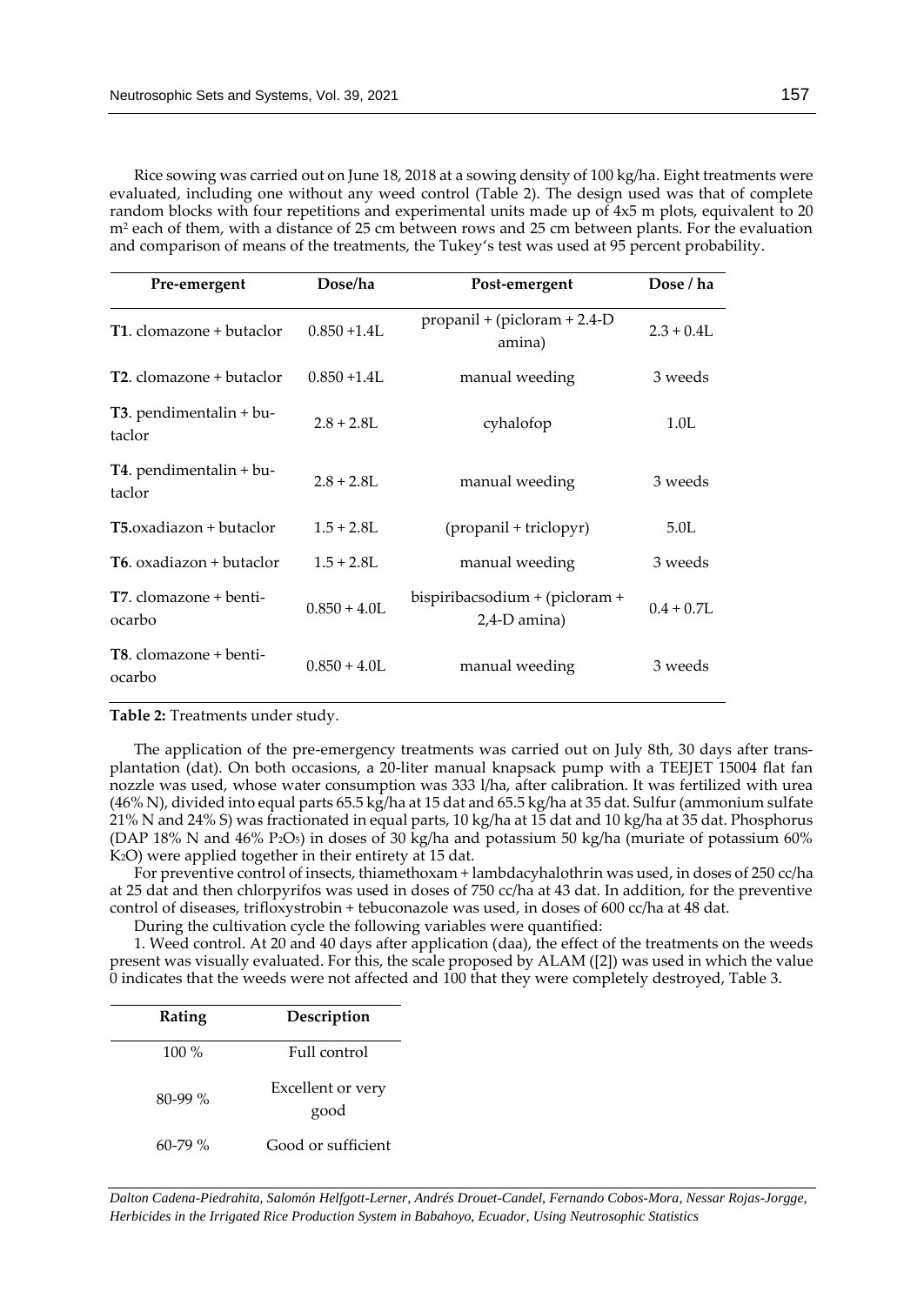| $40 - 59\%$  | Doubtful or medio-<br>cre |
|--------------|---------------------------|
| $20 - 39 \%$ | Bad or lousy              |
| $0-19\%$     | Bad or null               |

**Table 3:** ALAM scale for weed control evaluation.

2. Toxicity to rice. The evaluation of the selectivity of the herbicide treatments to the crop was carried out on the same dates as the weed control evaluations, using the scale from 0 to 10, where 0 means that the rice did not suffer damage and 10 that all the plants are dead, see Table 4.

| Rating   | Description        |
|----------|--------------------|
| $\Omega$ | No damage          |
| $1 - 3$  | Little damage      |
| $4-6$    | Moderate damage    |
| 7-9      | Severe damage      |
| 10       | <b>Total Death</b> |

**Table 4:** Scale for herbicide toxicity evaluation.

3. Plant height. It was recorded at the moment of harvest, measuring in centimeters from the base of the plant to the apex of the most prominent panicle in 10 plants taken at random.

4. Number of tillers per m². It was randomly evaluated in 1.0 m² within the useful area of each experimental plot, counting the tillers at the time of harvest.

5. Panicles per m². For this variable, the number of panicles present in the same m² was determined that was used to count the tillers.

6. Panicle length. It was determined by measuring the distance between the ciliary node and the apex of the panicle, excluding the edges, in 10 random panicles.

7. Grains per panicle. In the same 10 panicles used in the previous variable, the number of grains in each panicle was counted.

8. Weight of 1000 grains. In the same 10 panicles used in the previous variable, the number of grains in each panicle was counted.

9. Crop yield. It was obtained based on the weight of the grains from the useful area of each experimental plot, standardizing at 14% humidity and transformed into kg/ha. To standardize the weights, the Azcon-Bieto formula was used, [\[26\]](#page-10-8):

$$
Pu = Pa \frac{100 - ha}{100 - hd} \tag{4}
$$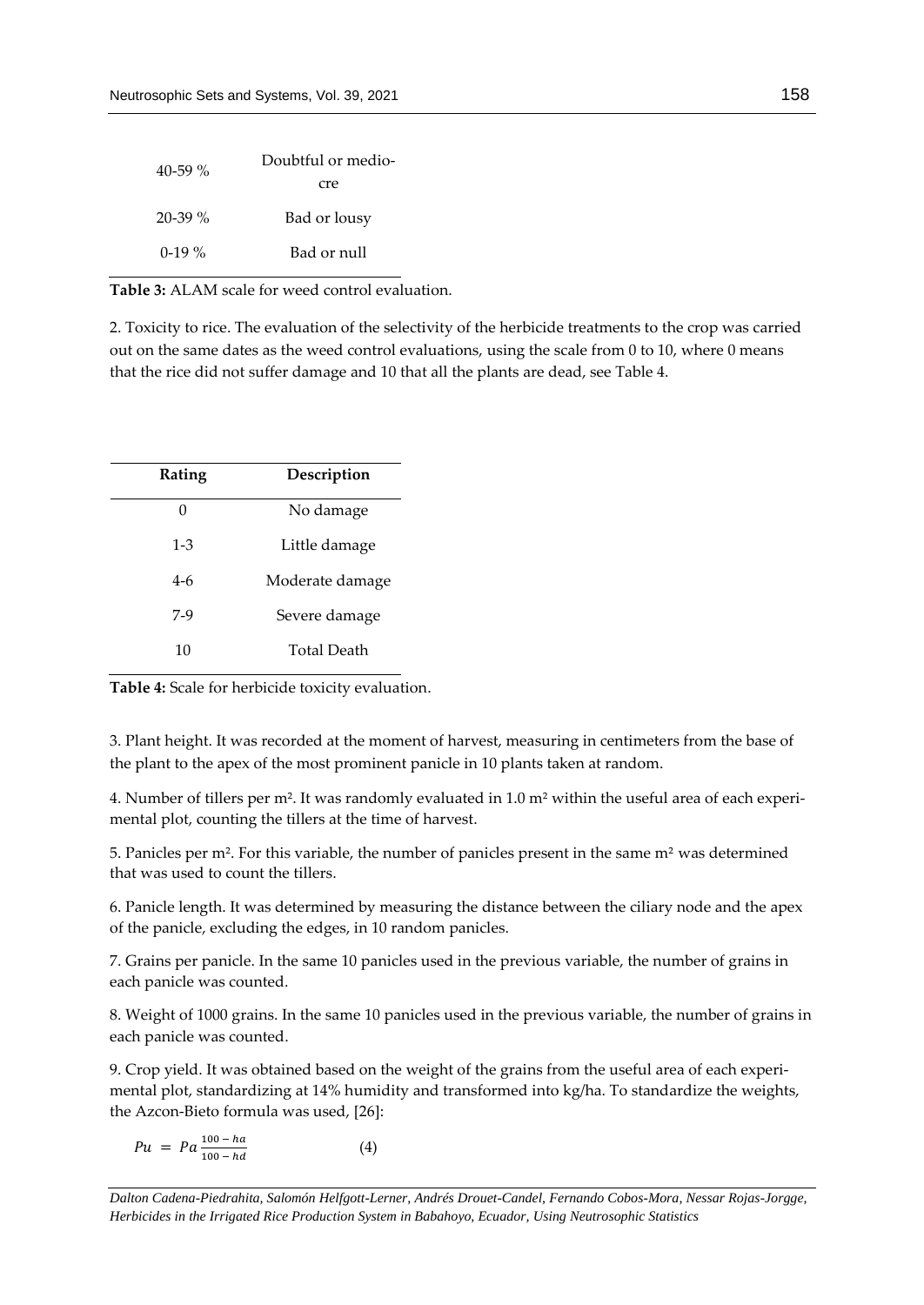Where:

Pu = uniform weight,

Pa = current weight,

ha = current humidity,

hd = desired humidity.

10. Economic Analysis. It was carried out based on the level of grain yield in kg/ha, with respect to the economic cost of the treatments.

Note that for the processing of the results that take values from Tables 3 and 4, the operations of the Tukey's test are generalized to the domain the interval values. The final results are converted into a single crisp value with the help of formula 2 using the de-neutrosophication process.

In Table 5, the averages of weed control at 20 and 40 daa of the products are recorded. In the analysis of variance, highly significant differences were obtained for both evaluations and the coefficients of variation were 2.88% and 5.38%, where the interval results were converted into crisp values by using Equation 2.

At 20 daa, the best weed control was reported in the mixture of clomazone + benthiocarb, in doses of  $0.850L + 4.0L$  and bispyribacsodium + (picloram + 2,4-D amine) in doses of  $0.4L + 0.7L$  with 95.8 percent weed control, being statistically superior to the other treatments.

At 40 daa, the mixture of clomazone + benthiocarb, in a dose of 0.850L + 4.0L and bispyribacsodium + (picloram + 2,4-D amine) in a dose of 0.4L + 0.7L presented the best weed control with 99 percent, being statistically equal to the mixtures of clomazone + butachlor in doses of 0.850L +1.4L and (propanil + picloram + 2,4-D amine) in doses of 2.3L + 0.4L.

| <b>Treatments</b>             | 20 daa                     | 40 daa             |
|-------------------------------|----------------------------|--------------------|
| Τ1                            | [86.5, 88.5]b              | $[92.8, 94.8]$ ab  |
| T <sub>2</sub>                | $[75.5, 77.5]$ d           | $[80.3, 82.3]$ c   |
| T <sub>3</sub>                | $[82, 83]$ b               | $[85.7, 86.6]$ bc  |
| T4                            | $[79.6, 81.4]$ cd          | $[80.9, 81.7]$ c   |
| T5                            | $[86.79, 88.81]$ b         | $[89.5, 90.5]$ abc |
| T <sub>6</sub>                | [77.95, 78.65]<br>cd       | $[82.3, 82.7]$ c   |
| T7                            | $[95.3, 96.1]$ a           | $[98.5, 99.5]$ a   |
| T <sub>8</sub>                | $[76.4, 76.6]$ d           | $[79.9, 80.1]$ c   |
|                               | [82.505, 83.820]<br>(83.2) | [86.237, 87.275]   |
| General mean                  |                            | (86.8)             |
| Statistical signifi-<br>cance | $**$                       | **                 |
| VC (%)                        | 2.88                       | 5.38               |

Means with the same letter do not differ significantly, according to the Tukey's Test.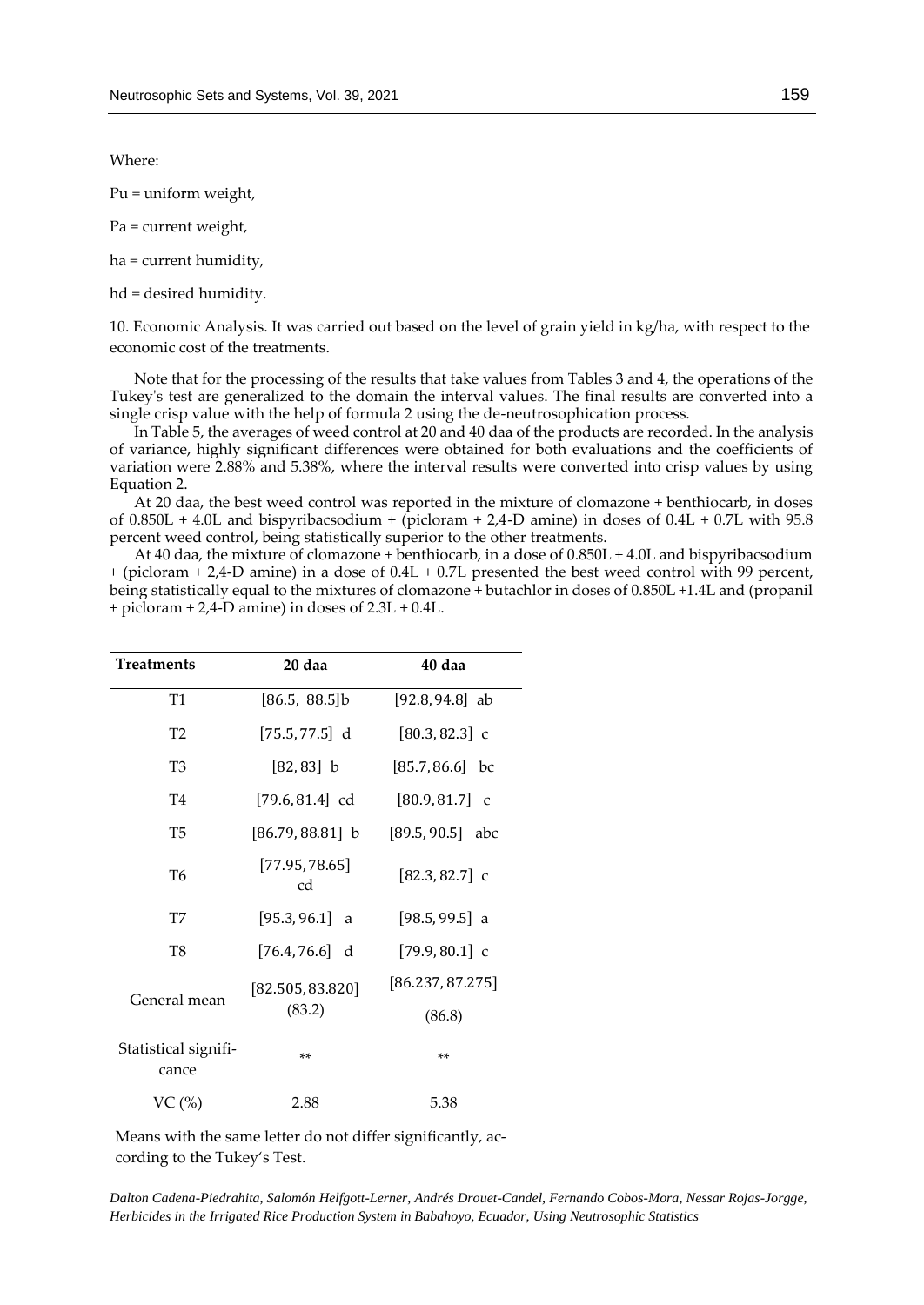Ns= not significant

\*= significant

\*\*= highly significant

**Table 5:** Percentage of control at 20 and 40 daa. The general means given between parenthesis is the de-neutrosophied value.

## **Herbicide selectivity**

None of the treatments showed symptoms of phytotoxicity at 20 and 40 daa. That is to say, the specialists determined that no damage exists with respect to toxicity, based on the linguistic terms in Table 4.

## **Plant height**

No differences were detected with a VC of 3.48% (Table 6).

With the mixture of clomazone + benthiocarb, in doses of  $0.850L + 4.0L$  most weeds, the highest plant height (107.8 cm) was presented. The lowest height (99.5 cm) was obtained with the mixture of clomazone + benthiocarb in doses of  $0.850L + 4.0L$  and with bispyribacsodium + (picloram + 2,4-D) amine) in doses of  $0.4L + 0.7L$ .

**Number of tillers per m²**

The means for this variable are observed in Table 6. The analysis of variance did not reach significant differences and its VC was 17.92%.

With the mixture of oxadiazon + butachlor in doses of 1.5L + 2.8L and (propanil + triclopyr) in doses of 5.0L, the highest number of 326.8 tillers/ $m^2$  (326.8) was recorded. The lowest number (215.8) was obtained with the mixture of clomazone + benthiocarb, in doses of 0.850L + 4.0L and three manual weeds.

#### **Panicles per m²**

The means for this variable are presented in Table 6, not reaching significant differences and with a variation coefficient of 18.28%.

With the mixture of oxadiazon + butachlor in doses of 1.5L + 2.8L and (propanil + triclopyr) in doses of 5.0L, the highest number of panicles/ $m^2$  (325.8) was achieved. The lowest number (210) was obtained with the mixture of clomazone + benthiocarb, in doses of 0.850L + 4.0L and three weeds.

| <b>Treatments</b>         | Plant height (cm) | Number of ti-<br>llers/m <sup>2</sup> | Number of panicles/m <sup>2</sup> |
|---------------------------|-------------------|---------------------------------------|-----------------------------------|
| <b>T1</b>                 | 101.5             | 314.0                                 | 306.3                             |
| T <sub>2</sub>            | 105.9             | 302.5                                 | 290.8                             |
| T <sub>3</sub>            | 104.6             | 316.5                                 | 307.3                             |
| T <sub>4</sub>            | 107.4             | 301.8                                 | 290.5                             |
| T <sub>5</sub>            | 103.7             | 326.8                                 | 315.8                             |
| T <sub>6</sub>            | 104.7             | 255.8                                 | 241.5                             |
| T7                        | 99.6              | 291.5                                 | 280.3                             |
| T <sub>8</sub>            | 107.8             | 215.8                                 | 210.0                             |
| General mean              | 104.4             | 290.6                                 | 280.3                             |
| Statistical significance  | ns                | ns                                    | ns                                |
| Variation coefficient (%) | 3.48              | 17.92                                 | 18.28                             |

**Table 6:** Plant height, number of tillers, and panicles per m².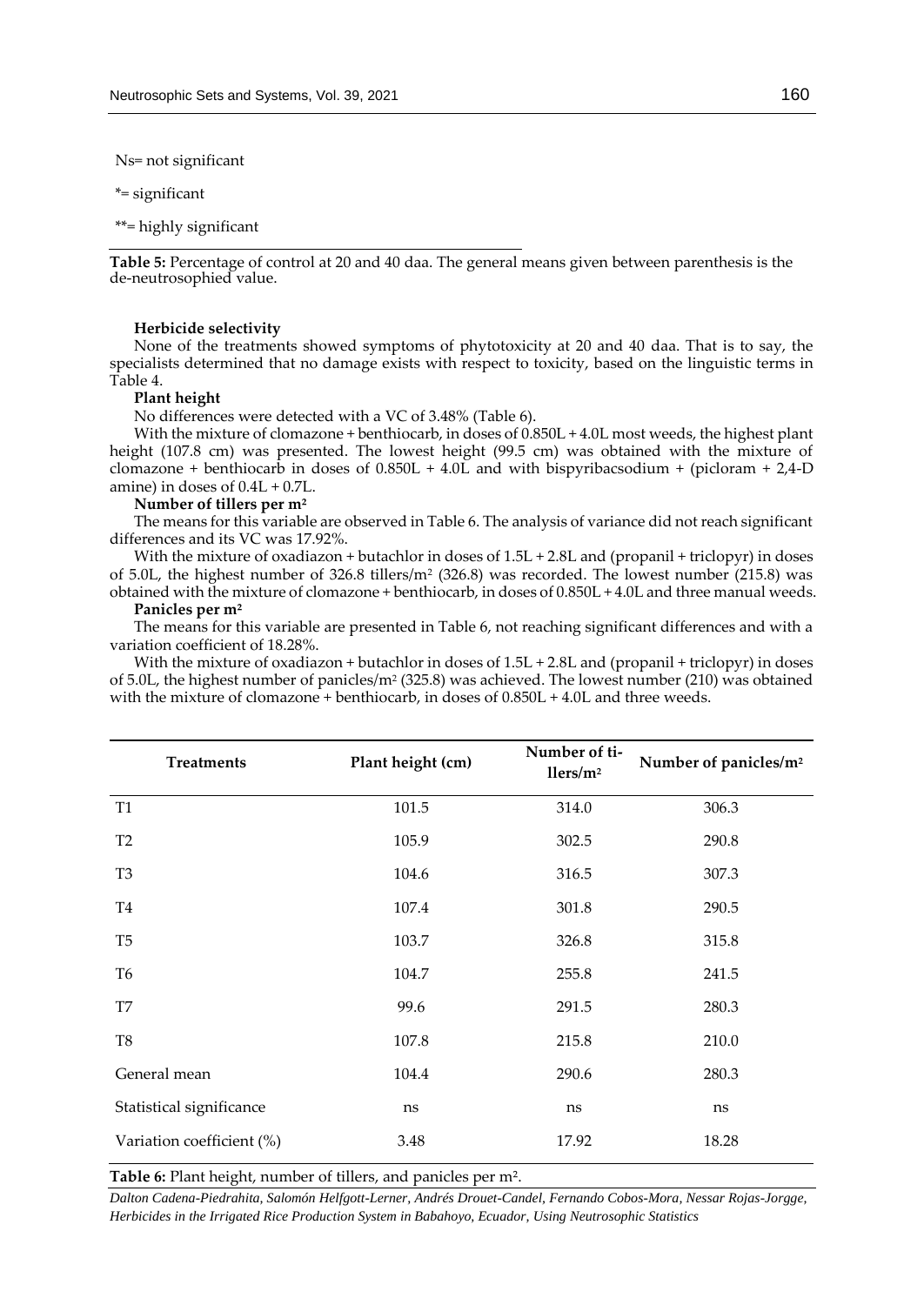#### **Crop yield**

In Table 7 the averages for this variable are reported. The analysis of variance presented significant differences and the VC was 9.72%.

The mixture of oxadiazon + butachlor in doses of 1.5L+2.8L and (propanil + triclopyr) in doses of 5.0L reached the highest yield (4974.5 kg/ha), being statistically equal to the mixtures of clomazone + butachlor, in doses of 0.850 L +1.4L and propanil + (picloram + 2,4-D amine) in doses of 2.3L+ 0.4L; clomazone + butachlor, doses of 0.850L+1.4L and three weeds; pendimentalin + butacloren doses of 2.8L+2.8L and cyhalofopen doses of 1.0L; pendimentalin + butacloren doses of 2.8L+2.8L and three weeds; oxadiazon + butachloren doses of 1.5L +2.8L and three weeds; clomazone + benthiocarbo in doses of 0.850L+ 4.0L and bispyribacsodium + (picloram + 2,4-D amine) in doses of 0.4L+0.7L. All were statistically superior to the mixture of clomazone + benthiocarb in doses of 0.850L + 4.0L and three weeding, with a value of 3892.5 kg/ha.

#### **Economic analysis**

Table 7 presents the results of the economic analysis. The highest net benefit (\$341.80) was registered with the mixture of clomazone + butachlor, in doses of  $0.850L+1.4L$  and propanil + (picloram + 2,4-D) amine), in doses of 2.3L+0.4L. The lowest value (\$ -24.23) was obtained with the T8 clomazone + benthiocarb treatment, in doses of 0.850L+4.0L and three weeds.

| <b>Treatments</b>         | Yield (kg/ha) | Net benefit (USD) |
|---------------------------|---------------|-------------------|
| T1                        | 4917.5 ab     | 341.80            |
| T <sub>2</sub>            | $4610.0$ ab   | 237.20            |
| T <sub>3</sub>            | 4944.8 ab     | 304.76            |
| T4                        | 4753.0 ab     | 254.50            |
| T5                        | 4974.5 a      | 181.71            |
| T <sub>6</sub>            | 4532.5 ab     | 169.11            |
| T7                        | 4803.5 ab     | 236.49            |
| T8                        | 3892.5 b      | $-24.23$          |
| General mean              | 4678.5        |                   |
| Statistical significance  | ×             |                   |
| Variation coefficient (%) | 9.72          |                   |

**Table 7:** Return and net profit.

#### **Conclusion**

This paper applied a statistical analysis to eight herbicides treatments in the irrigated rice production system in Babahoyo. We used the Tukey's test in a neutrosophic framework, because we preferred to maintain the imprecision obtained for indeterminate data for measuring the percentage of control at 20 and 40 days after application and the herbicide toxicity evaluation. We applied this test using intervals and later we de-neutrosiphied the final results. Thus we arrived to the following conclusions:

 The best weed control at 20 and 40 daa was obtained with the mixture of clomazone+benthiocarb, in doses of 0.850L+4.0L and bispyribacsodium + (picloram + 2.4 D amine) in doses of 0.4L+0.7L.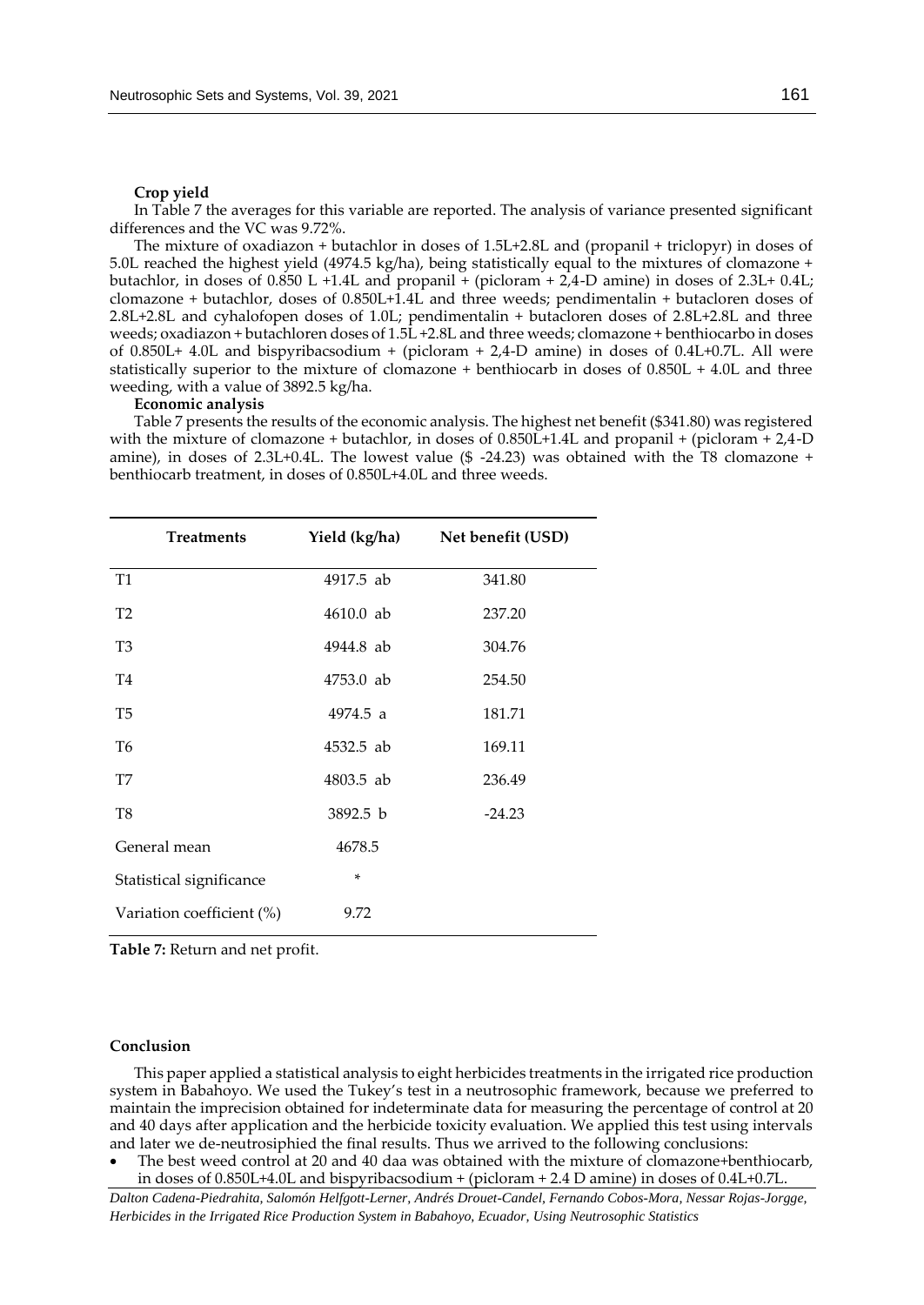- Phytotoxicity was not observed with any of the treatments.
- Plant height and grains per panicle showed favorable results in the mixture of clomazone + benthiocarb in doses of 850L+4.0L and bispyribacsodium + (picloram + 2,4-D amine) in doses of 0.4L+ 0.7L.
- The mixture of oxadiazon + butachlor in doses of 1.5L+2.8L and (propanil + triclopyr) in doses of 5.0 L registered a greater number of tillers and panicles/m<sup>2</sup> , panicle length, weight of 1000 grains and crop yield with 4974.5 kg/ha.
- The highest net benefit was registered with the mixture of clomazone + butachlor, in doses of  $0.850L+1.4L$  and propanil + (picloram + 2,4-D amine), in doses of 2.3L+0.4L, with \$341.80.

## **References**

- <span id="page-9-0"></span>1. FAO, *FAOSTAT 2018. Food and Agriculture Organization statistical database, Retrieved 10th February 2019, from<http://faostat.fao.org/default.aspx>*. 2018.
- <span id="page-9-1"></span>2. Moreno, B. and S. Salvador, *Rice yields in Ecuador, second four months of 2014 (Rendimientos del arroz en el Ecuador, segundo cuatrimestre del 2014)(In Spanish). Retrieved from: [http://sinagap.agricultura.gob.ec/pdf/estudios\\_agroeconomicos/rendimiento\\_arroz\\_2do\\_cuatrimestre\\_2014.pdf](http://sinagap.agricultura.gob.ec/pdf/estudios_agroeconomicos/rendimiento_arroz_2do_cuatrimestre_2014.pdf)*. 2014, Ministerio de Agricultura y Ganadería, Dirección de Análisis y Procesamiento de la Información. Coordinación General del Sistema de Información Nacional. : Quito.
- <span id="page-9-2"></span>3. ESPAC. *Ecuador in figures (Ecuador en cifras)(In Spanish) Retrieved 25th march 2019, from [http://www.ecuadorencifras.gob.ec/procesadorde-estadisticasagropecuarias-3/.](http://www.ecuadorencifras.gob.ec/procesadorde-estadisticasagropecuarias-3/)* 2017.
- <span id="page-9-3"></span>4. Velásquez, V., *Economic, social and political analysis of the agricultural chain of the rice in Ecuador, period 2005- 2014 (Análisis económico, social y política de la cadena agroalimentaria del arroz en el Ecuador, periodo 2005- 2014)(In Spanish)*, in *Facultad de economía*. 2016, Universidad Católica del Ecuador: Quito.
- <span id="page-9-4"></span>5. Suárez, L., A. Anzalone, and O. Moreno, *Evaluation of the herbicide halosulfuron-metil for the control of overgrowths in the cultivation of rice (Oryza sativa L.)(Evaluación del herbicida halosulfuron-metil para el control de malezas en el cultivo de arroz (Oryza sativa L.))(In Spanish)*. 2014, Universidad Centroccidental Lisandro Alvarado.
- <span id="page-9-5"></span>6. Esqueda, V., *Control of overgrowths in storm rice with only clomazone and in mixture with propanil and 2,4-D (Control de malezas en arroz de temporal con clomazone solo y en mezcla con propanil y 2,4-D)(In Spanish). Agronomía Mesoamericana*,, 2000. *11*(1): p. 51-56.
- <span id="page-9-6"></span>7. Abdel-Baset, M., V. Chang, and A. Gamal, *Evaluation of the green supply chain management practices: A novel neutrosophic approach.* Computers in Industry, 2019. **108**: p. 210-220.
- 8. Abdel-Baset, M., et al., *An integrated neutrosophic ANP and VIKOR method for achieving sustainable supplier selection: A case study in importing field.* Computers in Industry, 2019. **106**: p. 94-110.
- <span id="page-9-10"></span>9. Broumi, S., et al. *Single-valued neutrosophic techniques for analysis of WIFI connection*. in *International Conference on Advanced Intelligent Systems for Sustainable Development*. 2018. Springer.
- <span id="page-9-7"></span>10. Castillo-Zuñiga, V.J., et al., *Validation of a Model for Knowledge Management in the Cocoa Producing Peasant Organizations of Vinces Using Neutrosophic Iadov Technique. Neutrosophic Sets and Systems*,, 2019. *30*: p. 253- 260.
- 11. Menendez-Vera, P.J., et al., *Marketing skills as determinants that underpin the competitiveness of the rice industry in Yaguachi canton. Application of SVN numbers to the prioritization of strategies. Neutrosophic Sets and Systems*,, 2016. *13*: p. 70-78.
- 12. Parraga-Alava, R., et al., *PEST Analysis Based on Neutrosophic Cognitive Maps: A Case Study for Food Industry. Neutrosophic Sets and Systems*,, 2018. *21*: p. 84-92.
- <span id="page-9-8"></span>13. Keselman, H.J. and J.C. Rogan, *A Comparison of the Modified-Tukey and Scheffé Methods of Multiple Comparisons for Pairwise Contrasts. Journal of the American Statistical Association*,, 1978. *73*: p. 47-52.
- <span id="page-9-9"></span>14. Abdi, H. and L.J. Williams, *Newman-Keuls Test and Tukey Test*, in *Encyclopedia of Research Design*, N. Salkind, Editor. 2010, Sage: Thousand Oaks. p. 1-11.